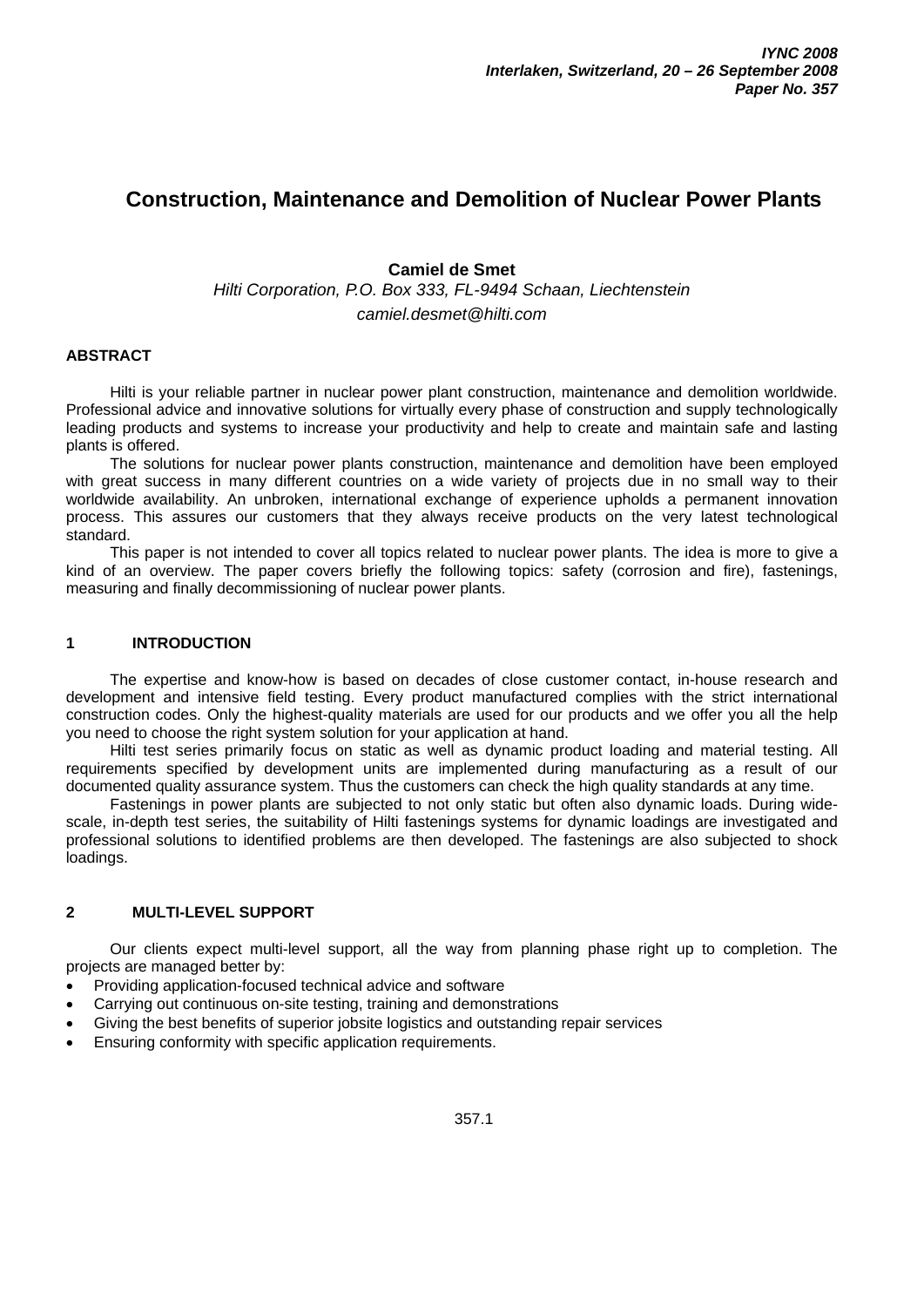Maximum safety and ease of planning, achieving the lowest possible emission values. Hilti knows what is required in the specialized field of nuclear power – all the way from initial construction to controlled demolition. Our network of experience sales representatives, field engineers, technical specialists and customer service representatives is there to serve you.

Time is money. An old adage perhaps, but is certainly holds true when it comes to nuclear power plant projects. Immense costs are incurred each day a reactor is not up and running and producing power. This is where our expertise and decades of experience certainly pay dividends. The items needed for each solution, each step to be carried out and the personnel and labour time required can all be calculated very precisely. Surprises are not part of the plan.

Time and time again, the clients are astounded by the ease with which seemingly unfamiliar and daunting tasks can be carried out thanks to Hilti, using well-proven, standard methods and products – reliably, safely and very quickly.

## **3 SAFETY**

In the construction, maintenance and controlled demolition of nuclear power plants, the safety of people and the environment clearly comes first. Clients working on projects in this field can take full advantage of international experience and technical expertise that allow solutions to be adapted quickly and easily to meet individual requirements.

#### **3.1 Corrosion**

The resistance to corrosion of fasteners presents another major challenge. Constantly striving to supply technically superior fastening systems with components manufactured from the best grade of steel for each task, we have been carrying out weathering and exposure tests in corrosive environments for over 35 years. The types of steel tested include:

- Numerous carbon steels and stainless steels, including highly corrosion-resistant grades
- Titanium, aluminium and nickel alloys
- Samples from various manufactures
- Specimens in various forms and dimensions

Subsequent assessments include microscopic analysis and load tests for comparison with unweathered reference specimens of the same material. This work is supported by Hilti's corrosion research laboratories, focusing on

- Simulating real application conditions (pollutants, temperature, humidity etc.)
- Accelerated corrosion testing

In-house competence is complemented by close cooperation with academic institutions including the ETH Zurich, Switzerland, Montan University of Leoben, Austria and the University of Stuttgart, Germany. These activities have yielded what is probably the world's most extensive database on corrosion and corrosionresistant fastening systems.

There are stainless steels and stainless steels. Even materials presumed resistant, like galvanised steel, A2 or A4 stainless steels and aluminium, rust in highly corrosive surroundings. The quality of fastenings also suffers. But, even in these conditions, HCR anchors do not corrode where other materials have long succumbed. The advantages are: high resistance to corrosion, high mechanical strength like A4 stainless steels, long life expectancy, specials and customised lengths on request, wide product programme (chemical and mechanical anchors), wide range of loading capacities, high safety level. See figure 1 for the difference in pitting corrosion of high corrosion resistant steel (HCR) compared with low alloyed stainless steel.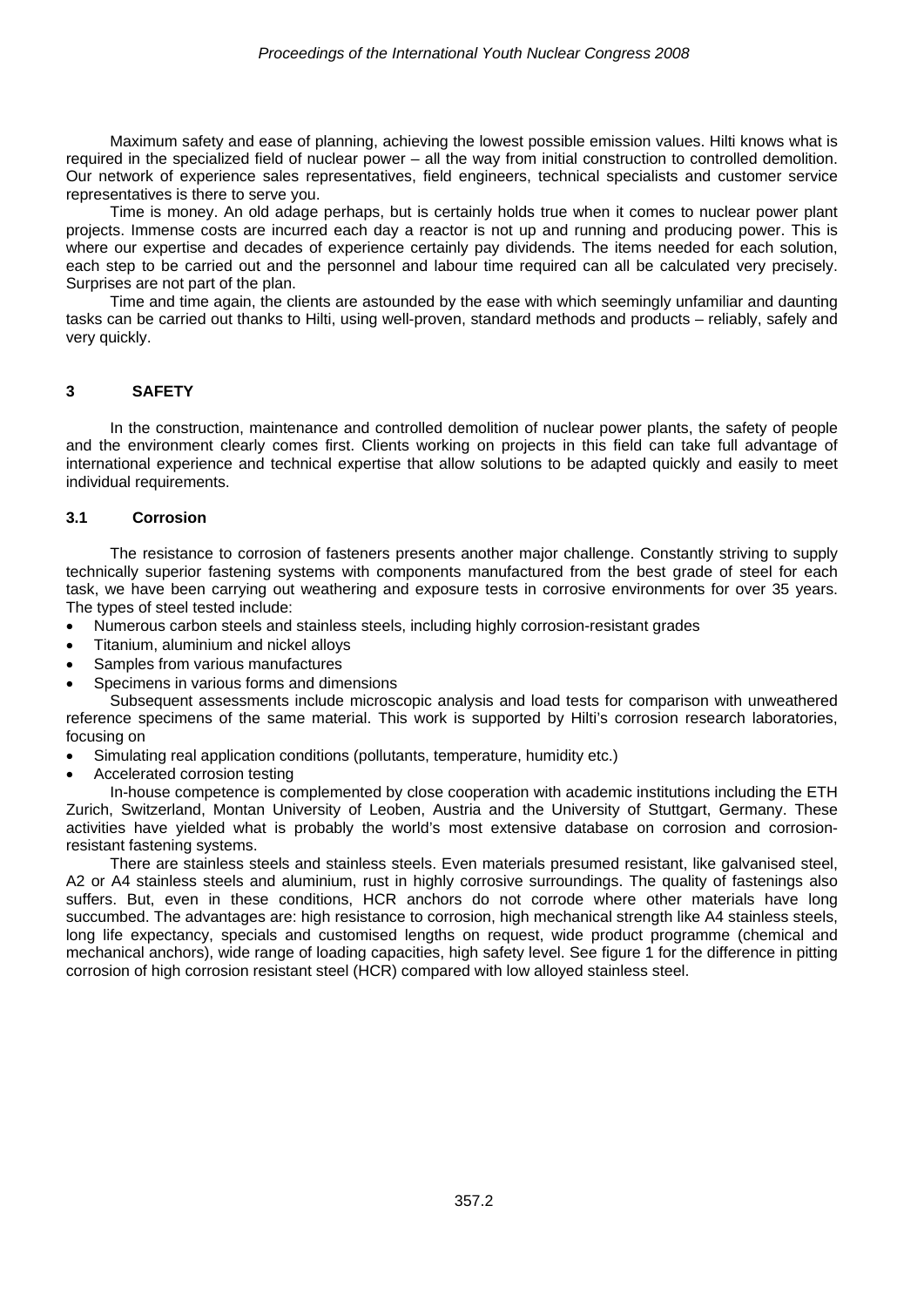



*Figure 1: Pitting corrosion after two years of exposure* 

#### **3.2 Fire**

Hilti has gained decades of experiences in the field of passive fire protection, including:

- Protection of structural components
- Fire resistance of fastening systems
- Fire stopping at penetrations and construction joints

As a company we have long focussed on qualifying our fastenings products in terms of fire resistance. This includes mechanical and adhesive anchors, DX powder-actuated fasteners and channel installation systems. To facilitate the research work required for creation of an extensive knowledge base, the company set up its own furnace and testing facilities. Today we are a supplier of fire stopping products designed to close the gaps of all kinds in fire-rated structures, such as at service penetrations or building joints.

The expertise doesn't stop at the products supplied. Our clients benefit from true added value when reliable products are combined with the comprehensive knowledge of applications provided on site by our fire stop engineers. It is this focus on realistic test situations and the jobs to be carried out that provide real-life know how.

Penetration and opening in power houses and cable galleries through which flames, heat, smoke, fumes or gases could spread in the event of fire can be sealed off, by using Hilti fire stop systems to contain the fire and minimise damages. Tested fasteners for passive structural fire prevention can be used. The products range for passive fire prevention: fire stop sealant, mastic, cushion, plug, bricks, mortar and fire stop jackets.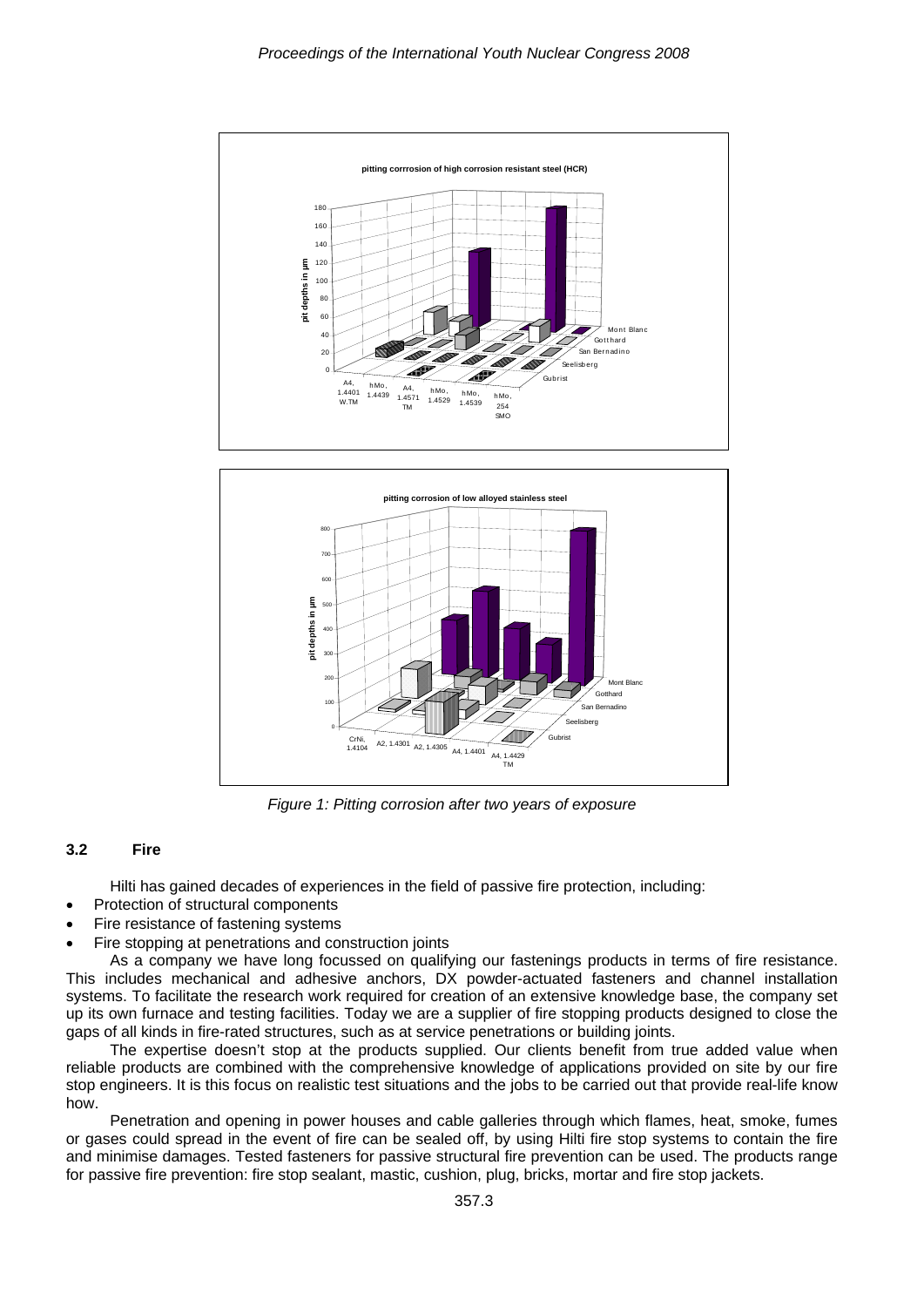# **4 FASTENINGS**

Taking decades of dynamic loading in corrosive environments in their stride, fastening and installations systems have proved their superiority by ensuring maximum reliability in power plants around the world.

We offer a broad range of perfectly coordinated systems covering everything from straightforward fastening of infrastructure items such as electrical and mechanical components, hand rails or steps and stairs, right down to more demanding installation tasks such as the installation of cranes and turbines subject to high dynamic loads.

#### **4.1 Shock, fatigue and vibration**

As the world leader in fastening technology, with decades of experience, Hilti has developed an-depth understanding of dynamic loading situations in power plants and comprehensively investigated their impact on fastening solutions.

- Seismic loading during an earthquake
- Fatigue loading (e.g. anchors for pumps motors, turbines, HVAC equipment etc.)
- Repetitive shock loading (e.g. hydraulic equipment, water pipes etc.)

Testing is carried out at the main laboratory for dynamic anchor testing at our corporate headquarters in Liechtenstein (figure 2) – considered by many experts to be the world's most sophisticated anchor testing laboratories. Many international specialist and academic institutions make use our facilities in various forms of cooperation.

Our clients therefore benefit from exceptional competency, including detailed knowledge of anchor behaviour under dynamic loading. The test equipment is capable of subjecting test specimens to extremely high loads at high pulse frequencies and velocities. We have developed special measuring techniques to allow anchor loads to be analyzed with high precision. These techniques have been used in many projects where the dimensioning of anchors proved exceptionally difficult due to uncertainties regarding the expected load levels.

The loading history of structures and fasteners is of vital importance, especially where anchor systems are designed to withstand fatigue and shock loads. Critical loads usually occur only infrequently and unpredictably. To help provide a greater understanding of true loads over a period of time. Data is gathered in cooperation with the clients concerned, by installing measuring and recording equipment on structures in reallife situations.



*Figure 2: Laboratory tests by Hilti corporate research*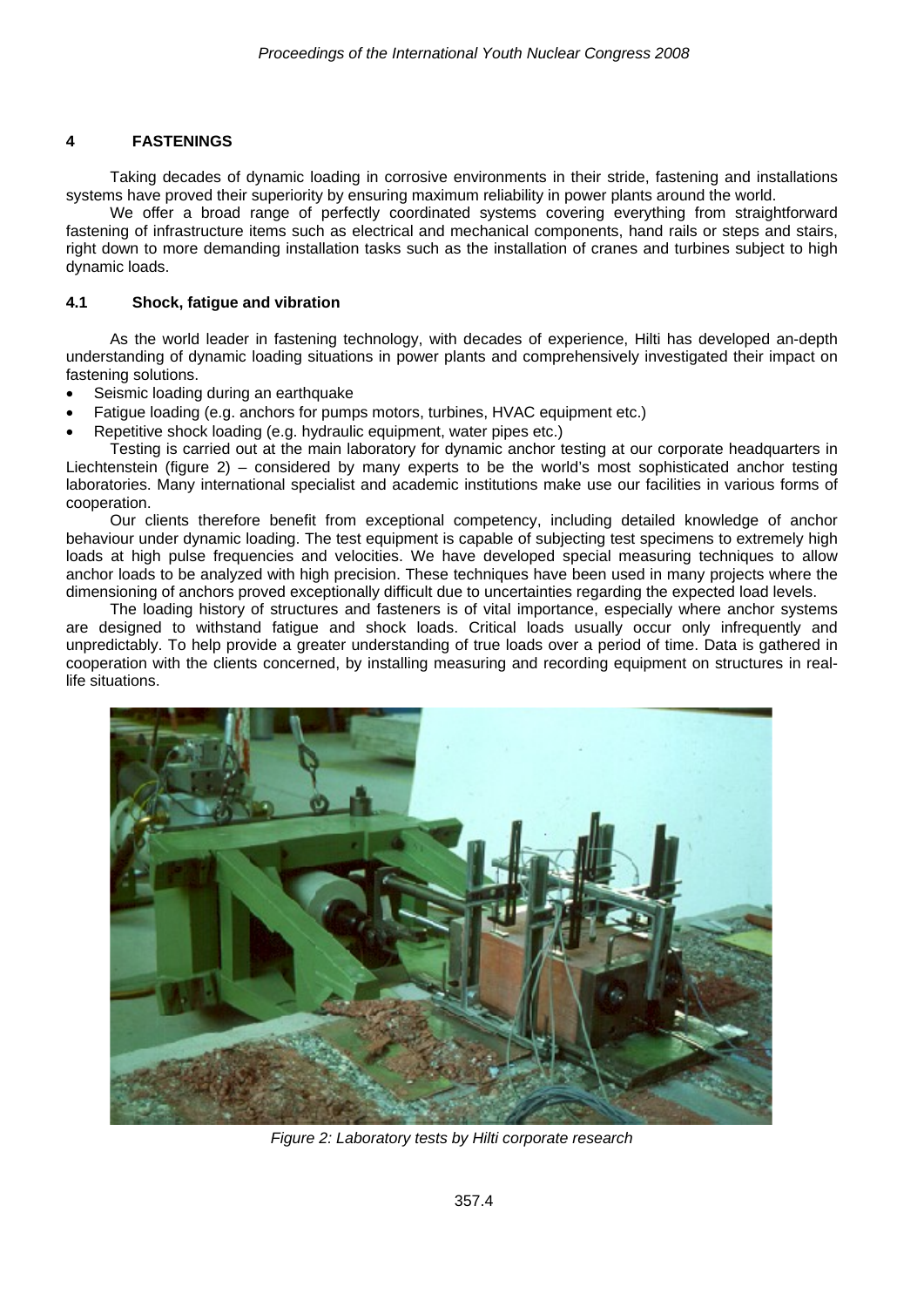#### **4.2 Reliability engineering for fastenings**

Modern structures, whether made of wood, masonry, concrete or steel, comprise interconnected parts. The connections take many forms. This paper deals with the following systems: chemical or bonded and mechanical anchors, furthermore, post-installed rebar with max. 10d embedment.

Mechanical anchors are set in a drilled hole. These systems use a cone to expand a sleeve at the tip of the anchor. The expansion produces either friction against the wall of the concrete hole or an undercut to retain the anchor by keying (figure 3). Bonded anchors and post-installed rebars are also set in drilled holes. A bonding agent fixes them into the bore hole (figure 4).



*Figure 3: Mechanical anchors Figure 4: Post-installed rebars* 

Under tensile loads, fastenings will fail either by yielding of the steel, by being pulled out of the concrete hole, by breaking a cone out of the concrete base material, or by splitting the concrete in case of low distances to the concrete edge or low spacing between fastenings. A very rear and for ETAG approved anchors not possible failure mode the side-face blow-out is also possible with small edge distances, mainly for undercut anchors.

Under shear loading, the yielding of anchor steel, steel yield under the effect of high shaft bending, the concrete edge failure, the pry-out failure are the typically investigated most likely failure modes.

It is often forgotten, that the anchor plate is acting between the concrete and the structural element as a connector. A control of the connecting plate should always be part of fastening design. To deliver reaction forces in the individual anchors for the anchor design, normally a rigid plate is required according to the various codes. It must be added that there is no definition of that "rigid plate" according to any code is available yet, so designers must rely on other structural codes, various company solutions (like Hilti`s) or on their personal experiences.

## **4.2.1 Fastening design concept**

The design of concrete structures has considerably evolved over the last two decades. The basic research aiming at a probability based design has led from global safety factors to concepts with standardized partial safety factors [1]. Fastenings, as an integral part of structures, have followed this development.

Global Safety against Mean Ultimate Loads: This concept has the advantage of being very simple and straightforward. The mean failure value from a number of tests is evaluated and then divided by a safety factor. This factor depends on the experience available with the tested system and from the observed scatter in the testing. This procedure is mainly used with systems for which there is no standardized evaluation and design procedure yet. ICBO evaluation reports define the admissible load of adhesive anchors as the mean ultimate value divided by a safety factor of 4.0 [2].

Global Safety against Characteristic Loads: While the above concept is very easy to use, it is often preferable to refer to a defined minimum value. In fastening technology it is usual to evaluate the 5%-fractile with a confidence ratio of 90%. In anchor testing a normal distribution of the loads is assumed and the coefficient of variation is usually between 10% and 20%. Safety factors range from  $\gamma = 5$  for light duty plastic anchors to 2.5 for sophisticated, reliable high strength anchors. This was the standard safety concept for anchors until recently and is still in use with well-established anchors for which no re-evaluation according to new standards has been made.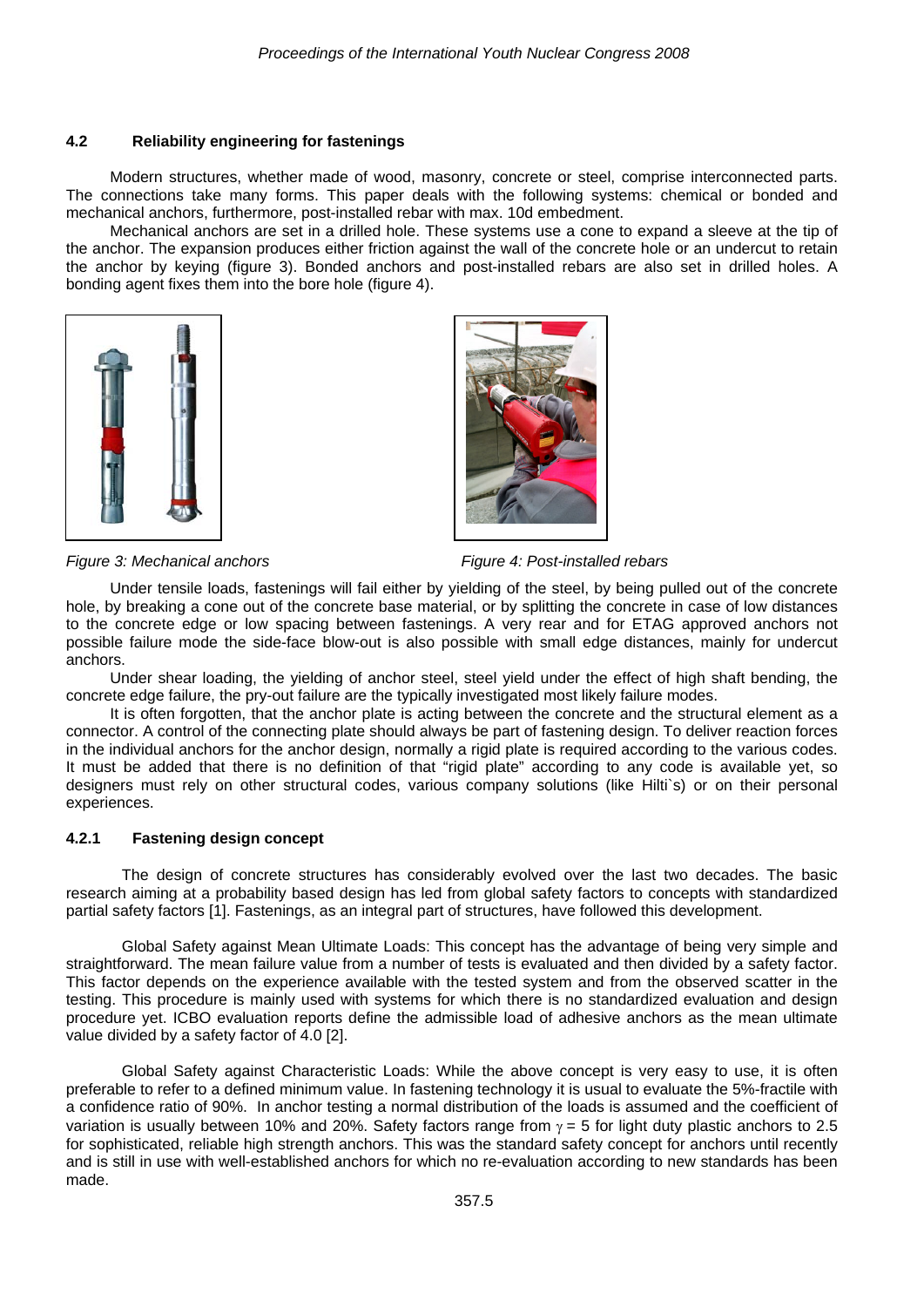Partial Safety Factors: New anchors are evaluated, approved and designed according to safety concepts with partial safety factors. In the following, the design concept according to [3] is briefly shown for anchors under tensile load. For the design of fastenings the safety concept according to [4] is applied. According to this concept, the values of the design actions  $S_d$  should not exceed the value of the design resistance  $R_d$ .

$$
S_d \le R_d \tag{1}
$$

In the ultimate limit state of resistance, the value of the design resistance,  $R<sub>d</sub>$ , is obtained from the characteristic resistance,  $R_k$ , of the anchor by dividing it by the partial safety factor for material  $\gamma_M$ :

$$
R_{\rm d} = R_{\rm k}/\gamma_{\rm M} \tag{2}
$$

The partial safety factors for actions depend on the type of loading and should be taken from the valid code.

The material safety factors given in the following are valid for safety class 2 [1]. Factors for safety classes 1 and 3 should be determined according to the national guidelines.

If there no specified factors for a given anchor, the partial safety factor for concrete cone, splitting and pull-out failure,  $\gamma_{\text{Mc}}$ , may be defined as follows:

$$
\gamma_{Mc} = \gamma_C \cdot \gamma_1 \cdot \gamma_2 \tag{3}
$$

with

- $\gamma_c$  standard partial safety factor for concrete (=1.5)
- $\gamma_1$  takes into account additional uncertainties for concrete under tension (=1.0 to 1.2)
- <sup>γ</sup>*<sup>2</sup>* takes into account the uncertainties due to anchor installation (=1.0 for systems with high installation safety,  $=1.2$  for systems with normal installation safety,  $=1.4$  for systems with low, but still acceptable installation safety)

The partial safety factor for steel failure may be taken as  $\gamma_{\text{Ms}} = 1.2$  [3] or from the relevant code.

Comparison of Governing Actions: A typical load case is selected with 2/3<sup>rd</sup> of the load is so called "Dead load" and 1/3<sup>rd</sup> of the load is "Live load" of the unit load. The ETAG then would apply an average 1.35\*2/3+1.5\*1/3=1.4 as resulting load. The Socotec method in France identifies "Short term loads" like high wind or earthquake with load factor 1.75, which is in this case to keep the example simple, equal to zero. So 1.35\*2/3+1.5\*1/3+1.75\*0=1.4. In Europe according to the partial safety concept this sum is called the "design load", which is the "load factor" multiplied with the "characteristic load". Let's call this process the Partial Safety Factor Design (PSFD).

The American ways: for "Strength Design", which accepts 11 different load types and with these loads 14 different load combinations are generated. The governing load case is, which results in the highest anchor forces. It is obvious that it is an extremely work intensive design method. According to the Strength Design the governing load case would be for the selected example: 1.2\*2/3+1.6\*1/3=1.333. The method ACI 318 with AC193 approval is using such a Strength Design load combination. The load cases are also called as Load and Resistance Factor Design (LRFD). The Allowable Stress Design (ASD) methods use roughly 10 different load combinations of the 11 same different load types. Our design example would be 1.0\*2/3+1.0\*1/3=1.0 - the unit load.

The 3 PSFD methods are using very similar governing or design loads: 1.33 to 1.4, with a difference of 5%. It can be stated, that they are statistically identical. This design or governing load case  $(S_d)$  is then compared with the design resistance  $(R_d)$  in Eq.(1). The governing or design load is a fictitious, statistically verified load, which is for every day use often falsely simplified as "Recommended Load". The recommended load of a PSFD is the design resistance divided by the load factor. In Hilti practice a single load factor of 1.4 is used world wide based on Eurocode.

The load input of ASD is something very different so the presentation of the "design resistances" with which the loads are compared. The highest load an anchor carries safely is then called "Allowable Load" and ASD method reduces the anchor resistance to comply statistical safety. A direct comparison between ASD and PSFD-LRFD methods is not possible and the interpretation of technical data coming from the two different environments is extremely difficult. This causes often problems especially for engineers in a third country who actually familiar with none of the above methods and approval processes. Just the terminology of the different methods is confusing enough.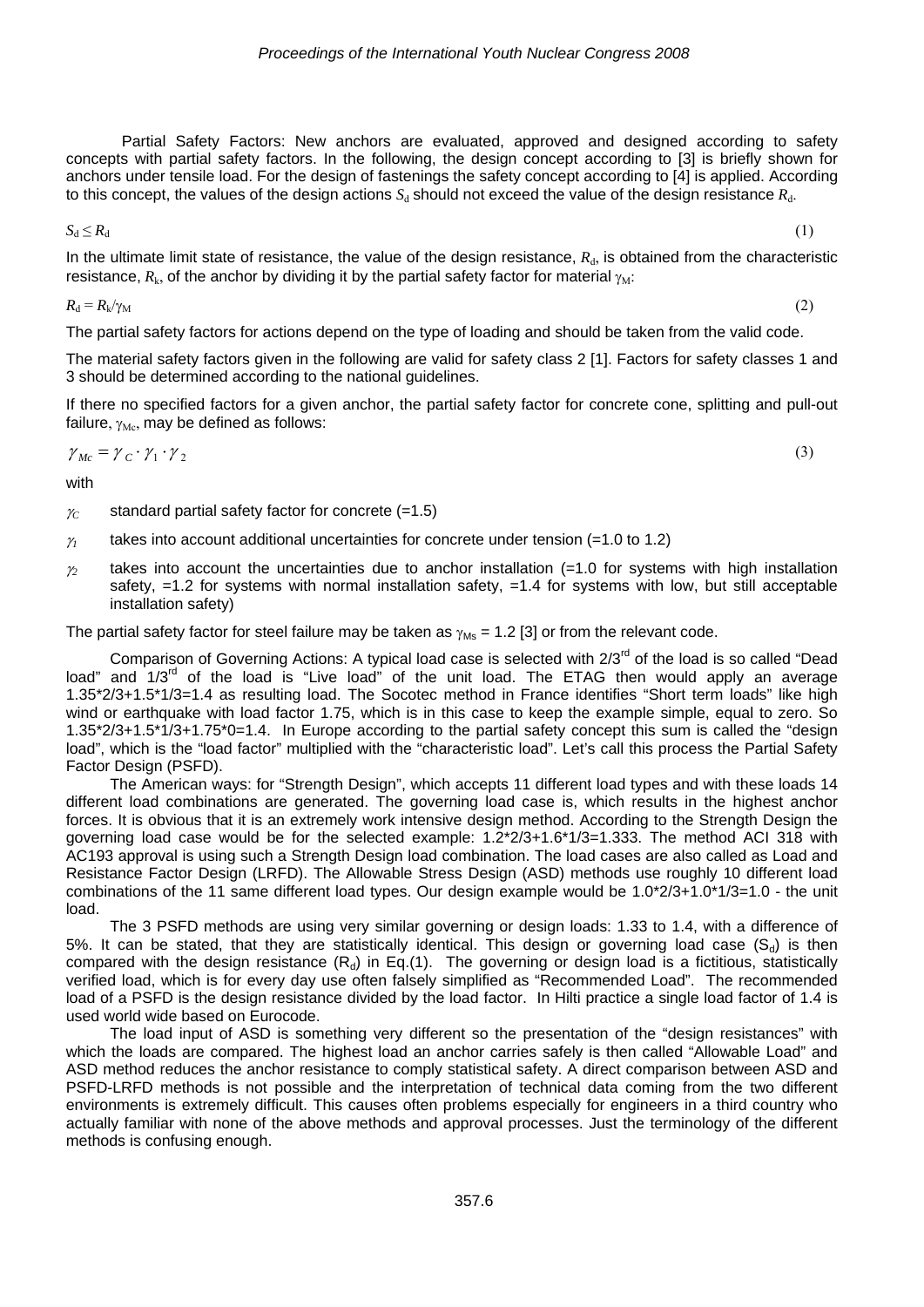Based on the above example it can be said, if the identical anchor is examined the ratio of "Design Resistance" to "Allowable Load" (PSFD to ASD) is roughly 1.4. To achieve an adequate anchor performance with the required safety the ratio of actual applied load to anchor statistical resistance, which if tested properly can not possibly be any different according to the different methods.

#### **4.2.2 Effects of design concepts on fastening technology**

At this time all design concepts mentioned above are in use. The valid design concept directly influences fastening technology as well in terms of admissible loads as in terms of anchor sizes. The following paragraphs will show this for mechanical anchors and for post-installed rebars. All comparisons will be made on the level of admissible loads.

#### **Post-installed rebars**

Concrete cone failure is critical for bonded anchorages with low embedment depth. Since post-installed rebars have minimum embedment depths of at least 10 times the rebar diameter φ, only pullout and steel failure will be considered in this comparison. The mean value of pullout failure  $N_{p,m}$  [N] can be calculated assuming a uniform bond stress along the rebar [5]:

$$
N_{p,m} = \tau_m \cdot \phi \cdot \pi \cdot h_{ef} \tag{4}
$$

with  $\tau_m$  average bond stress at failure [N/mm<sup>2</sup>],  $\,_{ef}$  effective embedment depth [mm]

Steel failure will occur at

$$
N_{s,m} = f_y \cdot A_s \tag{5}
$$

with  $f_y$  yield strength of steel [N/mm<sup>2</sup>], estimated coefficient of variation 3%

*As* nominal cross section of steel [mm]

The basic anchorage length  $l_b$  of a given rebar is defined as the anchorage length, at which both, pullout and steel failure are expected at the same load level. It is obtained by equating expressions (4) and (5). Comparing mean ultimate loads,  $l_{bm}$  is:

$$
l_{b,m} = \frac{f_y \cdot A_s}{\tau_m \cdot \phi \cdot \pi} \tag{6}
$$

The corresponding admissible load with a global safety factor against mean values γ*<sup>m</sup>* is

$$
N_{\text{adm,m}} = \frac{f_y \cdot A_s}{\gamma_m} \tag{7}
$$

The characteristic loads, as defined in fastening technology, are calculated by multiplying the mean ultimate loads by a factor of  $(1 - k \cdot cov_{M})$ , where k=1.645 and cov<sub>M</sub> is the coefficient of variation of the failure loads (cov<sub>p</sub> for pullout and cov<sub>s</sub> for steel failures). Division by a global safety factor against characteristic loads  $\gamma_k$ yields the admissible load *Nadm,k*.

$$
l_{b,k} = \frac{f_y \cdot A_s}{\tau_m \cdot \phi \cdot \pi} \cdot \frac{1 - k \cdot \text{cov}_s}{1 - k \cdot \text{cov}_p}
$$
  

$$
N_{adm,k} = \frac{f_y \cdot A_s \cdot (1 - \text{cov}_s)}{\gamma_k}
$$
 (8)

With the partial safety factors concept with a single safety factor for loads *γ*<sub>λ</sub>, the basic anchorage length and admissible load become

$$
l_{b,p} = \frac{f_y \cdot A_s}{\tau_m \cdot \phi \cdot \pi} \cdot \frac{1 - k \cdot \text{cov}_s}{1 - k \cdot \text{cov}_p} \cdot \frac{\gamma_{Mc}}{\gamma_{Ms}} \qquad N_{adm,p} = \frac{f_y \cdot A_s \cdot (1 - \text{cov}_s)}{\gamma_{Ms} \cdot \gamma_L} \tag{9}
$$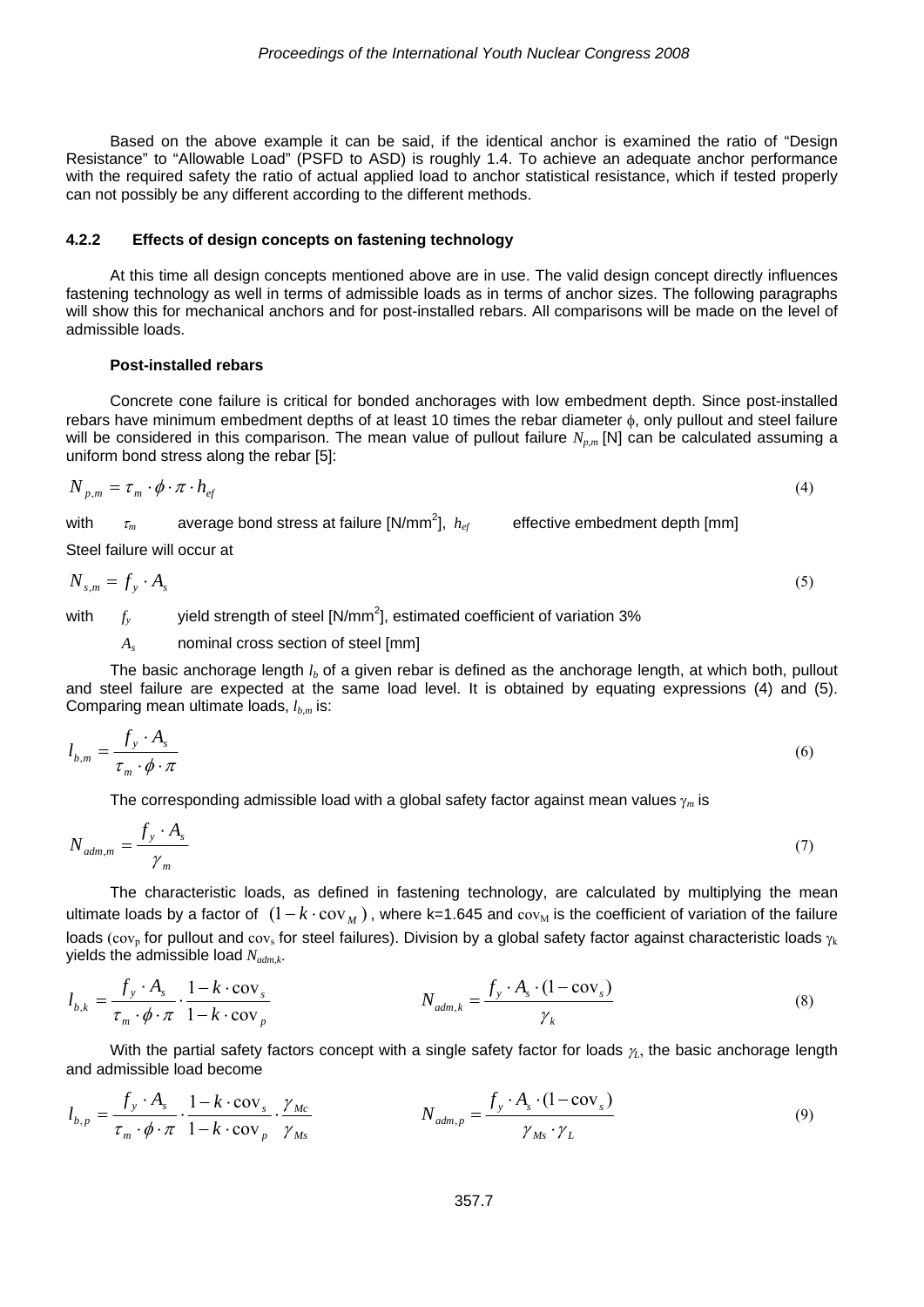Table 1 shows the numerical values obtained for mean values and standard deviations usually encountered in pullout testing of rebars set with the Hilti HIT HY 150 mortar. The safety factor for steel corresponds to Eurocode 2 and the material safety factor bond to concrete <sup>γ</sup>*Mc* is that usually applied for such systems.

| rebar           | global safety factors                                                                                                   |                  | partial safety factors   |                  |                          |                  |  |
|-----------------|-------------------------------------------------------------------------------------------------------------------------|------------------|--------------------------|------------------|--------------------------|------------------|--|
| diameter        | vs. mean ultimate loads                                                                                                 |                  | vs. characteristic loads |                  | vs. characteristic loads |                  |  |
| $\Phi$ [mm]     | $l_{b,m}$ [mm]                                                                                                          | $N_{adm,m}$ [kN] | $l_{b,k}$ [mm]           | $N_{adm,k}$ [kN] | $l_{b,p}$ [mm]           | $N_{adm,p}$ [kN] |  |
| 10              | 95                                                                                                                      | 10.5             | 119                      | 13.2             | 224                      | 24.6             |  |
| 16              | 151                                                                                                                     | 26.8             | 191                      | 33.8             | 359                      | 62.9             |  |
| $\overline{25}$ | 237                                                                                                                     | 65.3             | 299                      | 82.4             | 561                      | 153.6            |  |
| 40              | 379                                                                                                                     | 167.2            | 478                      | 211.0            | 897                      | 393.3            |  |
| Assumptions     | $14$ N/mm <sup>2</sup><br>$cov_p = 0.15$<br>4.0<br>$\gamma_L = 1.4$<br>$\gamma_{Ms} = 1.15$<br>$\gamma_m =$<br>$\tau_m$ |                  |                          |                  |                          |                  |  |
|                 | $= 530$ N/mm <sup>2</sup>                                                                                               |                  | $cov_s = 0.03$           | $\gamma_k = 3.0$ | $\gamma_{Mc}$ = 2.1      |                  |  |

*Table 1: Basic anchorage lengths and admissible loads for post-installed rebars* 

#### **Mechanical anchors**

Pullout failure of mechanical anchors may be prevented by appropriate construction. In this case only concrete cone and steel failure are critical. The mean value of concrete cone failure  $F_{c,m}$  [N] is usually expected at [6]

$$
F_{c,m} = 13.5 \cdot h_{ef} \cdot \sqrt{f_{cw,m}}
$$
\n<sup>(10)</sup>

with  $h_{ef}$  effective embedment depth [mm],  $f_{cw,m}$  cube strength of concrete [N/mm<sup>2</sup>]

Steel failure is defined by equation (5), while here, *As* is the decisive cross section of the anchor rod. The optimum use of the anchor steel is given if both critical failures are expected at the same load level. The corresponding anchorage length  $h_{ef, opt}$  is obtained by equating expressions (10) and (5).

$$
h_{ef,opt} = \left(\frac{f_y \cdot A_s}{13.5 \cdot \sqrt{f_{cw,m}}}\right)^{2/3} \tag{11}
$$

The expressions for admissible load and the corresponding values for characteristic loads and partial safety factors are obtained by the same procedure as equations (7) to (9). Table 2 shows the numerical values obtained for mean values and standard deviations usually encountered in pullout testing of heavy duty anchors. The safety factors are taken from [CEB]. The steel corresponds to an 8.8 quality and the average compressive strength of the concrete of 35 N/mm<sup>2</sup> would lead to a C20/25 according to Eurocode classification.

|      | Anchor<br>global safety factors |                           |                         |                            |                  | partial safety factors   |                  |
|------|---------------------------------|---------------------------|-------------------------|----------------------------|------------------|--------------------------|------------------|
| size | А,                              | l vs. mean ultimate loads |                         | I vs. characteristic loads |                  | vs. characteristic loads |                  |
|      | mm <sup>-</sup>                 | $h_{ef,out}$   mm         | $N_{\text{adm.m}}$ [kN] | $h_{ef, opt}$ [mm]         | $N_{adm,k}$ [kN] | $h_{ef, opt}$ [mm]       | $N_{adm,p}$ [kN] |

M10 58 62 11.9 73 15.0 96 22.3 M12 84.3 80 17.3 84 21.8 123 32.4 M16 157 121 23.2 142 40.6 186 60.4

*Table 2: Optimum anchorage lengths and admissible loads for mechanical anchors* 

For a design example the reader is referred to [7].

*f* 680 N/mm<sup>2</sup>

 $f_{cw,m}$  = 35 N/mm<sup>2</sup>

Assumptions

:

cov<sub>p</sub> = 0.15  $\gamma_m = 3.3$   $\gamma_{Ms} = 1.2$   $\gamma_L = 1.4$ 

 $cov_s = 0.03$   $\gamma_k = 2.5$   $\gamma_{Mc} = 1.8$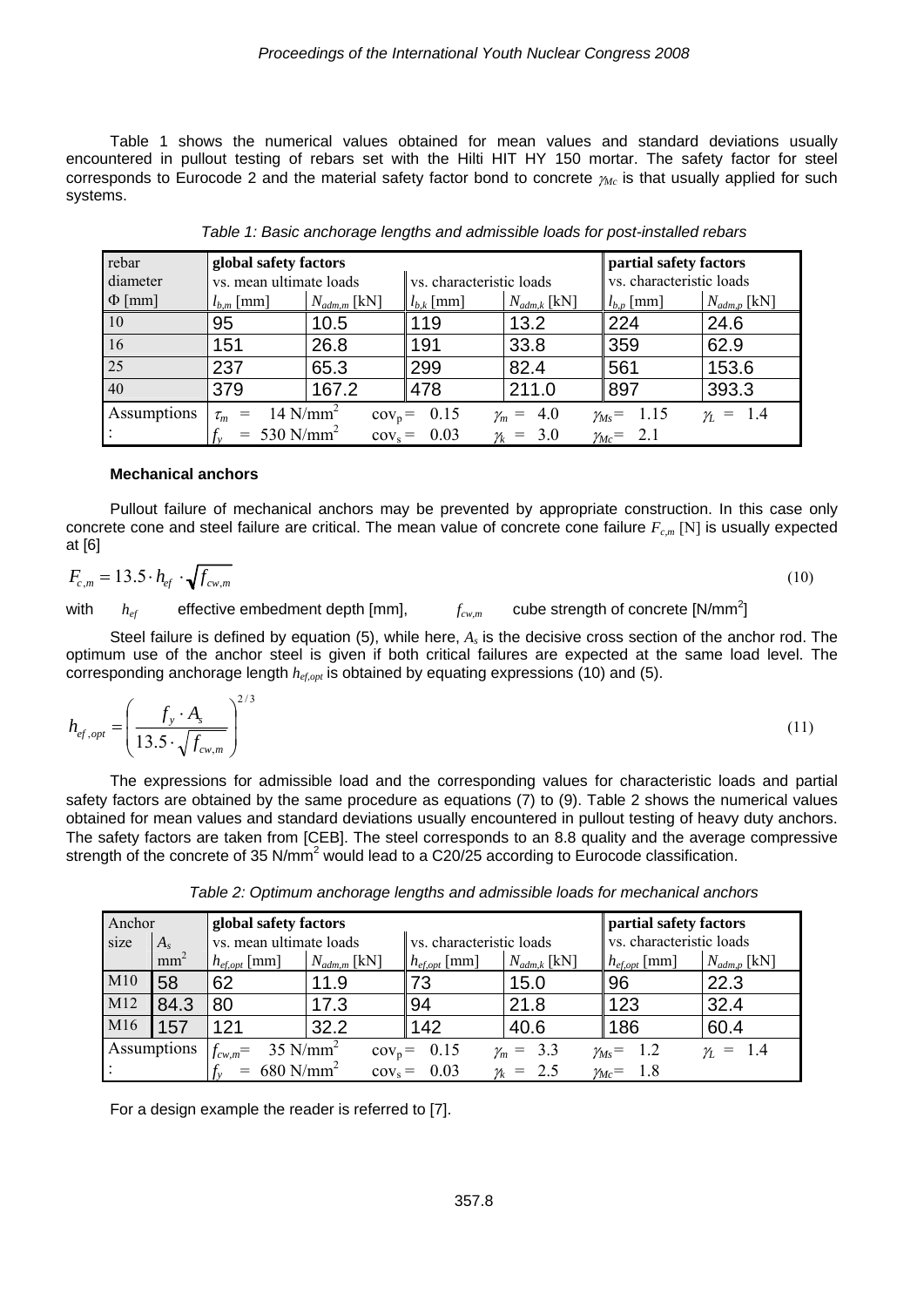#### **4.2.3 Results**

The comparisons have evidenced the advantages of partial safety factor design concepts over global safety design for fastening systems. The different materials involved in fastening technology, i.e. steel, concrete under tensile stress and bonding agents differ greatly in their scatter. Since they can now be designed according to their true characteristics, much higher loads may be obtained with a given anchorage. Nevertheless, it appears clearly, that higher loads have to be paid with deeper embedments.

It is current practice of internationally operating companies selling fastening elements to show technical data outside of the engineering culture, which uses and understands them. It has been shown that the interpretation of such technical data is outmost difficult as the load input system of the different methods are matched with the calculation of the fastening resistance and the terminology of the methods are often confusing (e.g. resistance is referred as load).

With simple but detailed examples it was shown how methods can be compared to get a valid basis of comparing different products coming from different countries and tested according to different methods. (European "Design Resistance" is comparable with the "Allowable Load" from America). It is also clear that no matter what method is used the different engineering for the same product normally result in a more or less identical risk taking world wide, meaning that the usage of the fastening (load/resistance) is the same under the "same load". We learned that this "same load" for the different methods is a key of the valid comparison and it is actually differs from method to method.

## **5 MEASURING**

Hilti measuring tools make distance measuring, levelling alignment and detection easier, much faster and more accurate.

- At the touch of a button: distance measurement with laser precision for lengths, areas and volumes combined with practical calculation functions.
- Alignment work and transferring right angles are traditionally difficult and time consuming jobs that usually require two or more people. Now, they can be easily carried out by a single person in a fraction of the time.
- Detecting rebars saves wear and tear on the tools and drill bits and avoids potentially costly repairs. Detection tools locate rebar easily and reliably in a matter of seconds (figure 5).



*Figure 5: Location detection of rebar*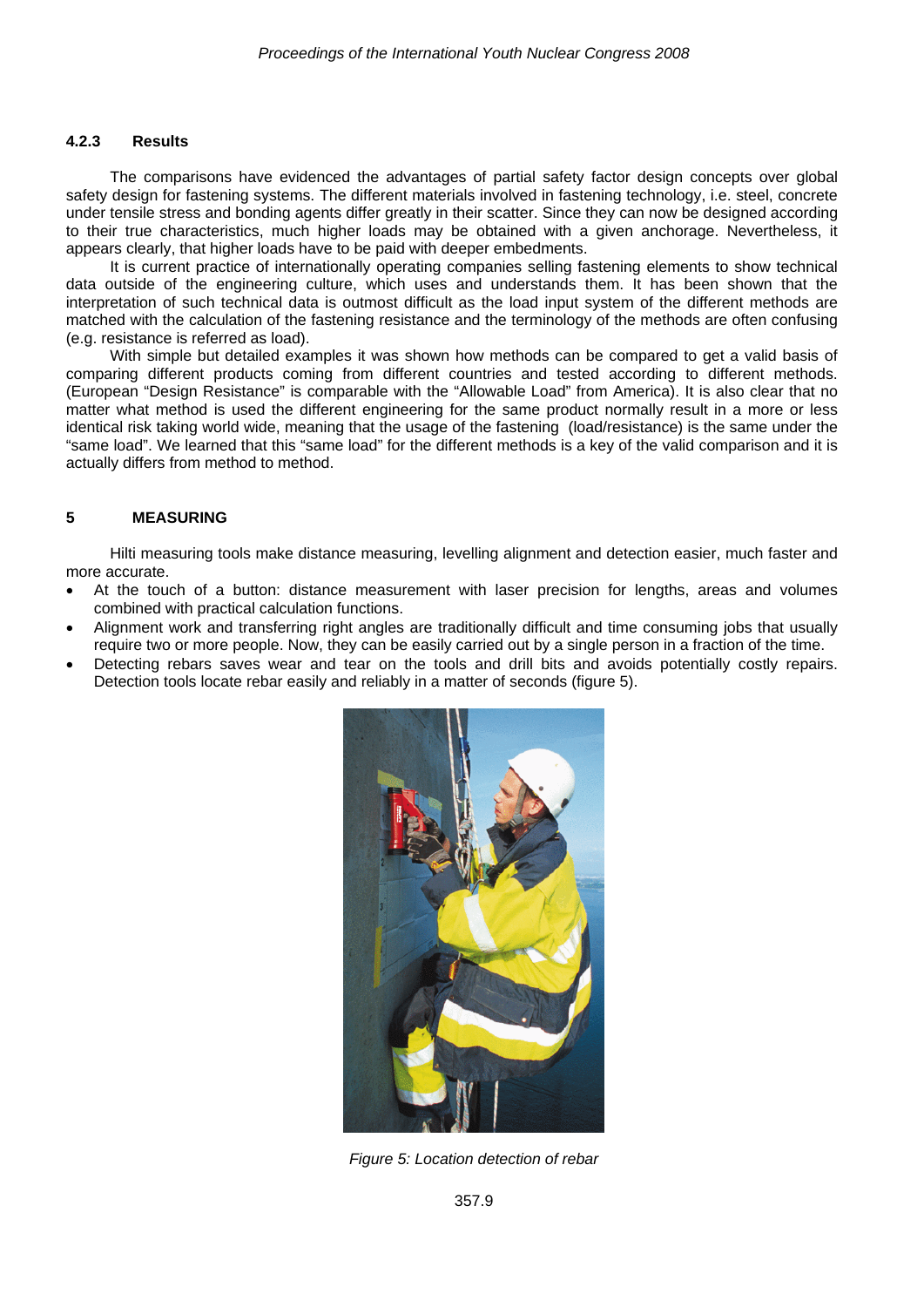#### **5.1 Constructions of nuclear power plants**

Checking rebar layouts and minimum concrete coverage is necessary to determine whether the structure is safe and complies with the structural design and specifications. Rebar layout and spacing determines the actual strength of reinforced concrete elements. Concrete cover serves to protect steel reinforcement from corrosive elements and from heat in case of fire. When drilling or coring into reinforced concrete, it is important to avoid hitting and cutting rebar. Designing engineers for nuclear power plants also check as-built dimensions and verify tolerances for safety reasons.

The only traditional method of determining concrete coverage or checking tolerances is destructive testing – to physically chisel away the concrete until the rebar is located and then measure the depth. Only small sample areas can be tested in this manner. Dimensions would normally be checked by two people using a measuring tape.

The measuring systems result in:

- Time savings in detecting rebar in concrete and checking coverage.
- Non-destructive, reliable detection eliminates damage to concrete surface.
- Time savings in  $-$  and only one person needed for  $-$  checking dimensions and tolerances.



*Figure 6: Checking cover and rebar layout* 

**Checking cover and rebar layout (figure 6).** Place the scanner on the surface of the concrete element and start scanning. Determine and mark the rebar locations. Check the minimum coverage and spacing of rebar, making sure that is complies with the design specifications.

Location rebar before drilling. Place the scanner on the surface of the concrete. Begin scanning, marking detected rebar as you go. In this way, safe areas for drilling can be determined.

**Checking as-built dimensions and tolerances.** Measure distances (lengths, widths, heights, thickness) with a laser range meter and compare the results with the plans. Measure sags of ceilings, openings (variations), and other important dimensions to check whether they are within specified tolerances.

Anchors can be positioned and aligned accurately with the aid of highly advanced precision laser and scanning system. Hazardous emissions during subsequent hammer drilling or diamond coring can be virtually eliminated before the straightforward installation of heavy-duty anchors for permanent, reliable fastening of the applicable components.

#### **5.2 Installations for nuclear power plants**

Before installing pipes, through holes and pipe rings need to be properly aligned, according to whether pipes run horizontally, vertically or sloped for drainage. After checking if anchor holes or wall penetrations can be drilled, measuring the anchor points takes place and pipes can be easily mounted with no further adjustment or rework. For heating and air conditioning, volumes of rooms need to be calculated to specify the size of ventilation equipment required including ventilations pipes. Heating, industrial equipment and sanitary elements are then installed at specific locations and levels and therefore need to be set at the same height.

The traditional measuring tools needed for mechanical installation work are a measuring tape, plumb bob, spirit level, water level, chalk line and square. Many tasks often require two or more people.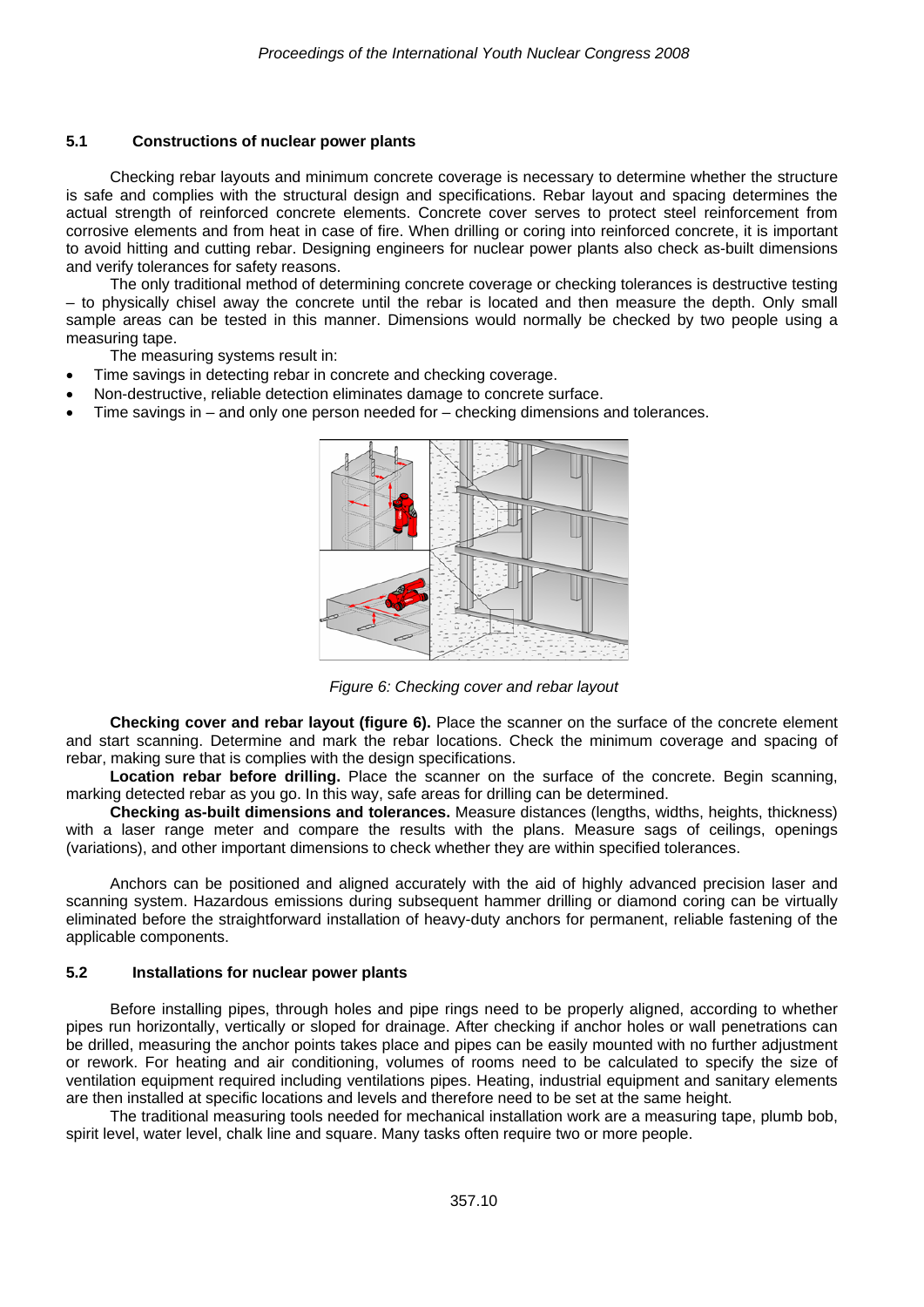The measuring systems result in:

- Time savings for alignment, measurement and detection tasks.
- Only one person is needed for these applications.
- Safer and faster transferring of points from floor to ceiling.
- Non-destructive, reliable detection of rebar and copper pipes eliminates damage to finished surfaces as well as costly repairs.

**Vertical alignment of pipes.** Place the rotating laser on the floor and align with the desired location for installing the pipe. Mark the fixation points for installing the pipe along the desired wall or ceiling. Install the pipe rings and pipe. A rotating laser is used for medium to long range pipe installations.

**Pipe layout and installation.** Measure and mark the pipe layout on the floor (anchor points). Place the point laser on the fixing points and install the pipe hangers at the points transferred to the ceiling. Mount the rotating laser so that the beam is level with the first pipe hanger. If a slope is needed, measure the drop or rise over a distance. Align the laser beam with the desired slope angle. Cut the pipe hangers to the marked length and install the pipe rings.

**Measuring offset distance.** The clearance between the pipe and the ceiling is the difference between the height from the floor to ceiling and that to the pipe plus the pipe diameter.

# **6 NUCLEAR POWER PLANT DECOMMISSIONING**

Professional support from experienced engineers for the planning of projects has made our company the preferred contact when it comes to nuclear power plant decommissioning. We are your partner in everything from the recommendation of working methods and provisions of advice on selection of the ideal tools and machines for the job, through to assistance with project-related time and cost calculations or even the construction of specially-designed rigs or individual adaptation of standard equipment.

When the equipment is put into service, out technicians are on the spot to provide technical advice and indepth training. After this initial introduction, users of the world renowned, low-maintenance tools and machines know not only how to use the equipment most efficiently, but also how to look after it and how to carry out basic troubleshooting procedures. The accredited service technicians, qualified in radiation protection measures, are on call to carry out virtually all repairs on site, whenever necessary.

Our products and systems are, in many ways, technologically ahead of their time. In addition to supplying the best equipment for the job, we offer a range of unique services specially tailored to the demanding requirements of our nuclear power plant decommissioning.

# **6.1 Dry coring**

Dry coring in reinforced concrete. The Hilti DD 200 diamond coring rig and Hilti PCC dry-cutting core bits featuring PCD (polycrystalline diamond) segment technology:

- Easy, cost-efficient disposal of contaminated concrete dust
- No uncontrolled contamination caused by water or concrete slurry
- Higher coring performance than core bits with conventional diamond segments
- Only one core bit specification for various types of concrete

## **6.2 Dry wire sawing**

Dry wire sawing through steel and reinforced concrete with the Hilti DS-WS 15 diamond wire saw cutting through reinforced concrete:

- Steppless drive control for optimum cutting speed
- Pneumatic advance control for smooth operation and greatly reduced stress on the diamond wire
- Easily adjustable high-grade wire guide pulley system
- High-performance diamond wire for dry cutting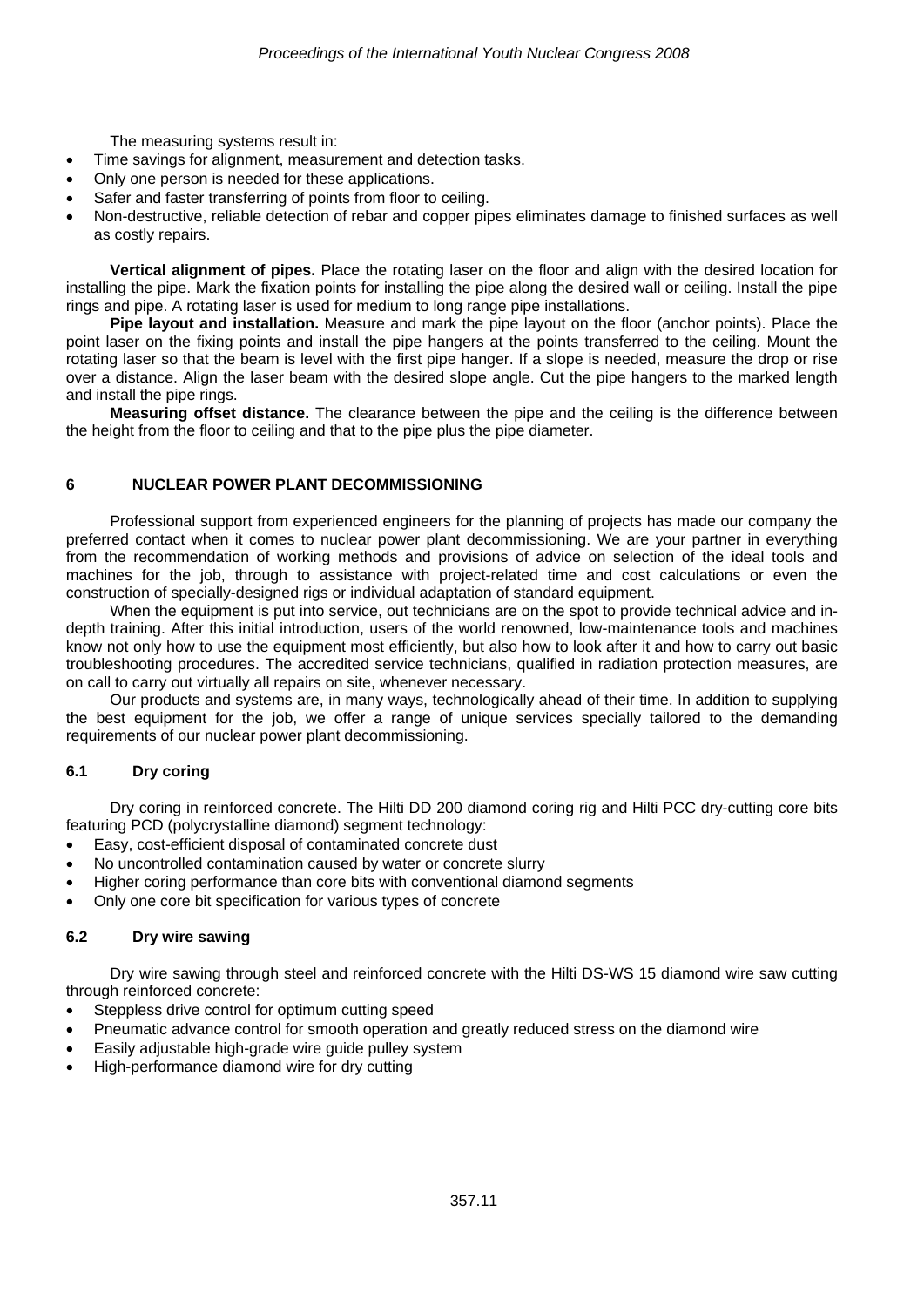# **6.3 Surface decontamination**

Hilti DG 150 hand-held diamond grinder and Hilti VCD 50 dry vacuum cleaner:

- Exceptionally rapid dust remover thanks to perfect system performance. Suction rate: 30 litres/ sec.
- Brushless SR motor technology for ten times longer lifetime compared to conventional grinding systems
- Removes concrete surfaces up to three times faster compared to conventional grinding systems. Removal rate approximately 50 cm<sup>3</sup>/minute.

## **6.4 References decommissioning**

Two references in this area will be discussed in the following part. For more references the reader is referred to [8].

# **Demolition of old retaining wall, Nuclear Power station in Chernobyl, Ukraine.**

## The project (2006-2007):

4th reactor of Chernobyl nuclear power was exploded on 1986. For erecting new nuclear sarcophagus, demolition of old retaining wall required.



*Figure 7: Demolition of old retaining wall* 

#### Client: UkrTransBud Corporation

## Challenge:

The volume of heavily reinforced concrete for demolition is  $3'150$  m<sup>3</sup>. High level of radioactivity requires fast workflow with minimum handwork. Due to radioactivity contamination any possible repair of the equipment may be allowed only on job site (no returns to service centre allowed).

# The solution:

Hydraulic disk saw D-LP32 with 1600 mm saw disk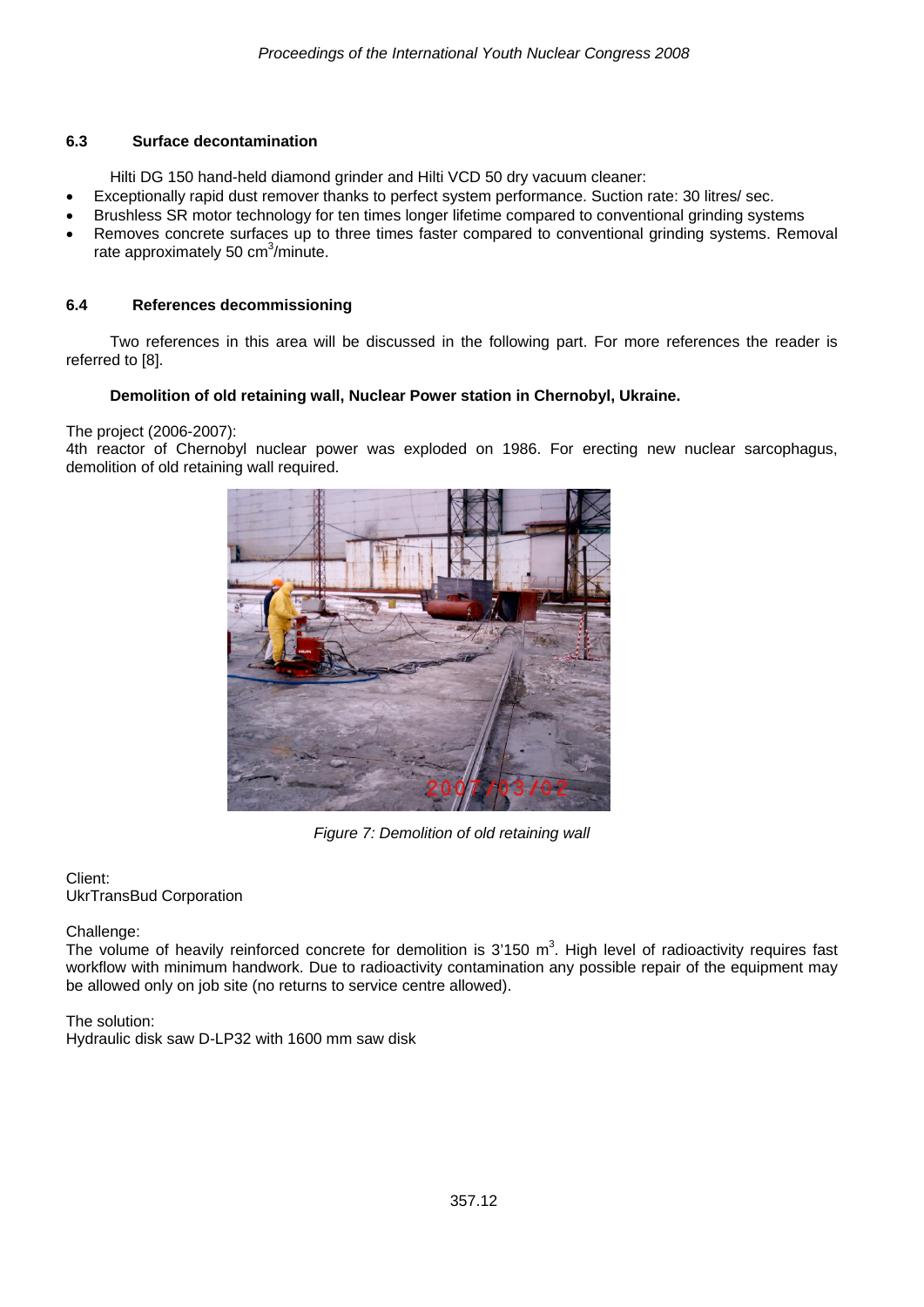

*Figure 8: Hydraulic disk saw D-LP32 with 1600 mm saw disk* 

Benefits to the client:

- excellent reliability
- minimal human efforts
- high productivity means minimal radiation dose to workers
- operator remote workplace guarantee minimal dust inhalation
- full support calculations, training, remote consultation.

# **Nuclear Decommissioning, SICN building, Annecy, France.**

The project (2006): Dismantling of SICN building Annecy (Haute Savoie) Extraction of existing screw anchors to check the level of contamination

Client: SICN /STMI AREVA Group

## The challenge:

Extraction of anchors by dry core drilling

Core drilling to diameter 102 mm for insertion of a probe (diameter 92 mm) in order to check the contamination in the anchor location



*Figure 9: Complete DD200 for dry core drilling*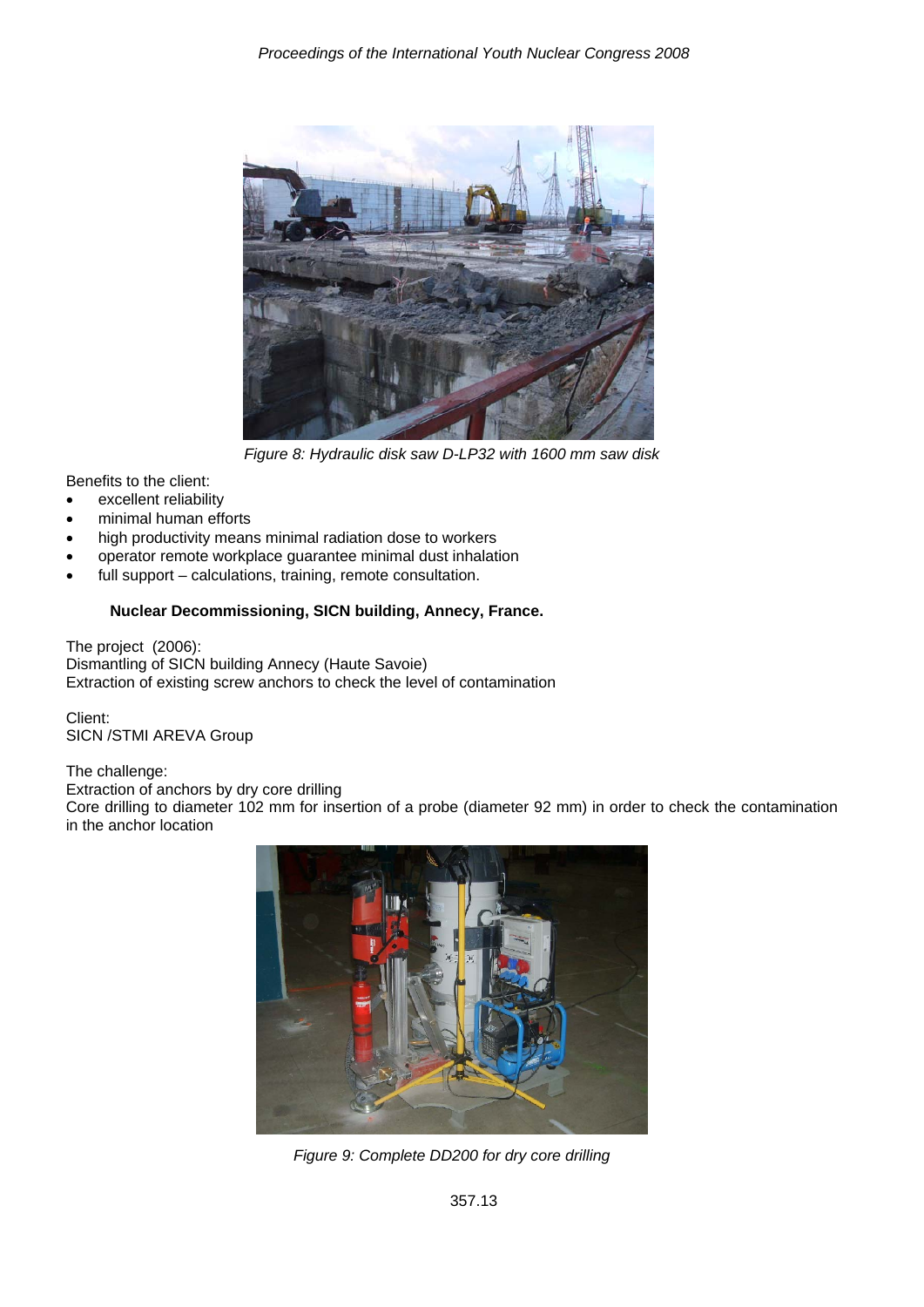The solution:

Complete DD200 for dry core drilling + 52 PCC 102/600 core bits mounted on a trolley manufactured by the client and coupled with an absolute filter vacuum cleaner (100% dust recovery)

Benefit to the client:

- 100% recovery of dust
- No cooling water allowed as this would be contaminated
- Manoeuvrability of the system because mounted on castor roller trolley
- Speed of operation
- Accessibility in corners (trolley with rounded edges allowing mounting of the DD200 and drilling in corners)



*Figure 10: Extraction of existing screw anchors*